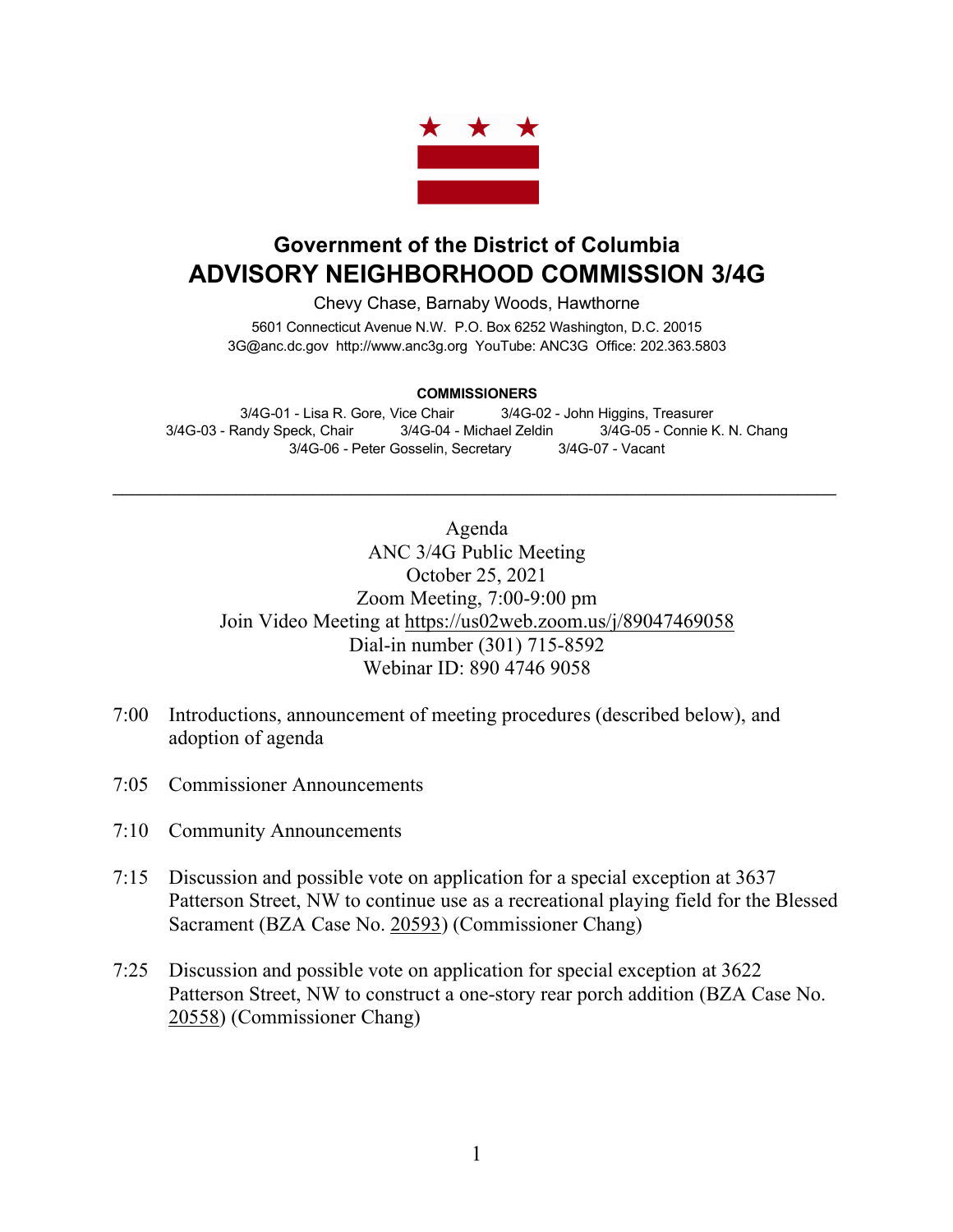- 7:35 Discussion and possible vote on application to close the "paper road" at Moreland Place (DC Office of the Surveyor File No. S.O. 21-05063) (Commissioner Higgins)
- 7:55 Report on the Small Area Plan process (Commissioners Chang and Gosselin)
- 8:15 Report on the Racial and Social Equity Standing Committee (Commissioners Gore and Speck)
- 8:40 Discussion and possible vote on testimony before the Committee on Transportation and the Environment on the confirmation of Everett Lott as Director of the Department of Transportation (PR24-0326) and The Removal and Disposition of Abandoned and Other Unlawfully Parked Vehicles Reform Amendment Act of 2021 (B24-302) (Commissioners Gore and Zeldin)
- 8:55 Commission Business:
	- 1. Minutes: September 13, 2021 and September 27, 2021
	- 2. Checks:
	- 3. Possible items for November 8, 2021 meeting: report on Small Area Plan process; report on the Racial and Social Equity Standing Committee; presentation and discussion on development plans for the Lisner-Louise-Dickson-Hurt Home at 5425 Western Avenue, NW (Zoning Case No 21-11)

If you are not able to attend the ANC's public meeting, you may submit your written comments to  $3G@anc.de.gov$ . Videos of the ANC's meetings are available on YouTube channel ANC3G.

**Virtual Meeting Procedures**: The ANC's meetings are run with a few norms in mind, and we expect everyone to abide by these norms. They promote a civil and respectful discourse.

- 1. Residents are encouraged to send any questions or comments to the Chair at  $3G03@$  anc.dc.gov in advance of the meeting so that they can be addressed during the meeting.
- 2. Except when they are recognized to speak, all attendees to the virtual meeting should mute their devices to avoid disruptions from background noises.
- 3. Meetings will follow the agenda and the times listed there, with any modifications determined by the Chair.
- 4. After a presenter completes his or her statement, Commissioners ask questions, and then residents have an opportunity to ask their questions or make comments.